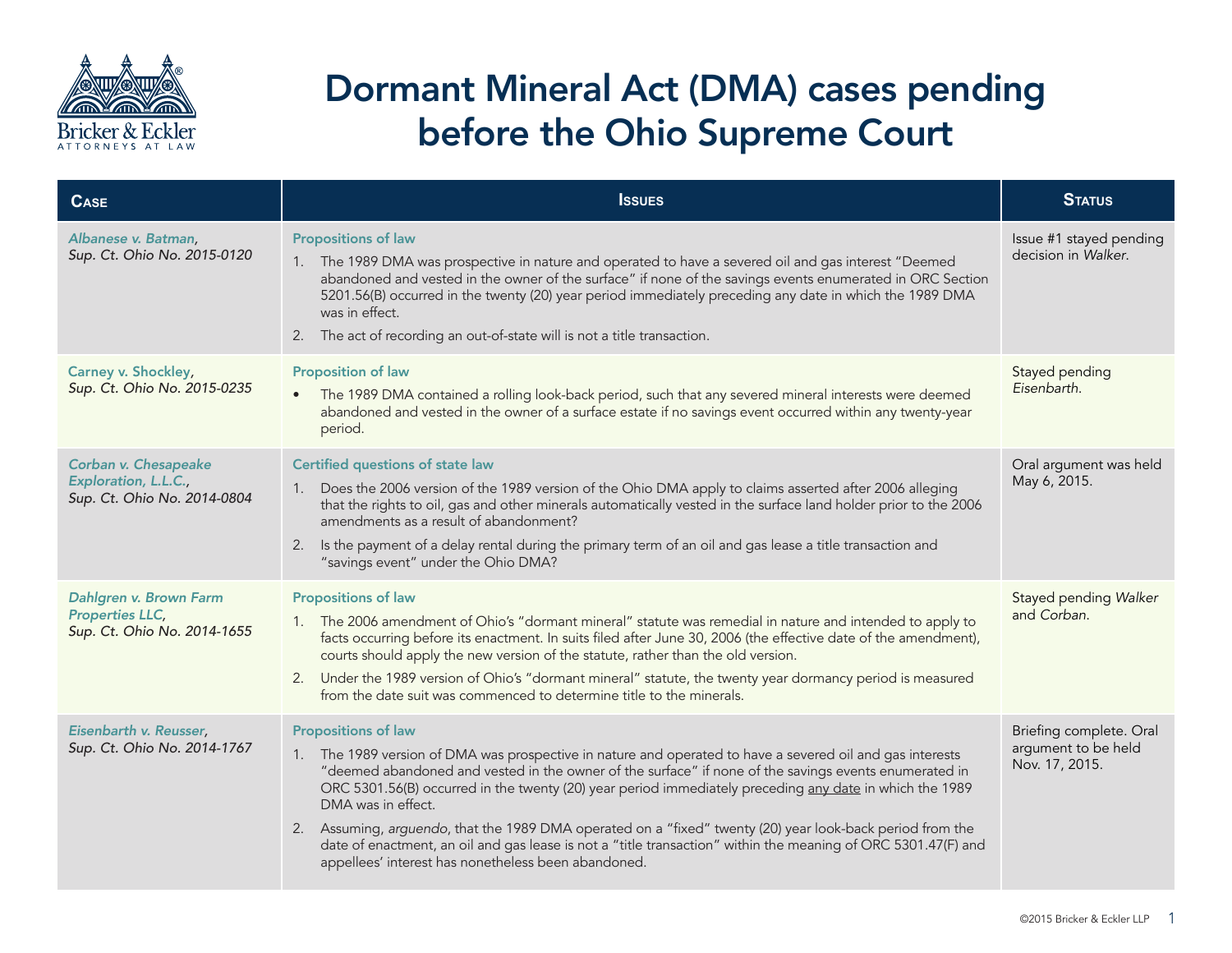| Farnsworth v. Burkhart, Sup.<br>Ct. Ohio. No. 2014-1909 | <b>Propositions of law</b><br>1. The 1989 version of the R.C. 5301.56 (former DMA) was prospective in nature, division (B) applies to any 20-<br>year period that elapses while the former DMA was in effect.<br>2. A claim to preserve filed and recorded under division H(1)(A) of the current version of R.C. 5301.56 (current<br>DMA) does not have the same effect as a claim filed and recorded under division B(3)(e) of the current DMA.                                                                                                         | Stayed pending<br>Eisenbarth and Dodd.   |
|---------------------------------------------------------|----------------------------------------------------------------------------------------------------------------------------------------------------------------------------------------------------------------------------------------------------------------------------------------------------------------------------------------------------------------------------------------------------------------------------------------------------------------------------------------------------------------------------------------------------------|------------------------------------------|
| Lipperman v. Batman,<br>Sup. Ct. Ohio No. 2015-0121     | <b>Propositions of law</b><br>1. The 1989 DMA was prospective in nature and operated to have a severed oil and gas interest "Deemed<br>abandoned and vested in the owner of the surface" if none of the savings events enumerated in ORC Section<br>5201.56(B) occurred in the twenty (20) year period immediately preceding any date in which the 1989 DMA<br>was in effect.<br>2. The act of recording an out-of-state will is not a title transaction.<br>3. XTO Energy, Inc. and Phillips Exploration, Inc. have no standing to appear in this case. | Issue #1 held for<br>decision in Walker. |
| Shannon v. Householder,<br>Sup. Ct. Ohio No. 2014-1209  | <b>Propositions of law</b><br>1. The 1989 version of the DMA does not apply after the effective date of the 2006 version of the DMA.<br>In order for a mineral interest to vest under the 1989 version of the DMA, the surface owner must take some<br>2.<br>action in order to establish abandonment prior to the effective date of the 2006 DMA.<br>The 2006 DMA operates retrospectively and applies to severed mineral interests created before its effective<br>3.<br>date.                                                                         | Stayed pending Walker.                   |
| Swartz v. Householder,<br>Sup. Ct. Ohio No. 2014-1208   | <b>Propositions of law</b><br>1. The 1989 version of the DMA does not apply after the effective date of the 2006 version of the DMA.<br>In order for a mineral interest to vest under the 1989 version of the DMA, the surface owner must take some<br>2.<br>action in order to establish abandonment prior to the effective date of the 2006 DMA.<br>The 2006 DMA operates retrospectively and applies to severed mineral interests created before its effective<br>3.<br>date.                                                                         | Stayed pending Walker.                   |
| Taylor v. Crosby,<br>Sup. Ct. Ohio No. 2014-1886        | <b>Proposition of law</b><br>1. The 1989 DMA is prospective in nature and operates using a rolling application of the phrase, "preceding<br>twenty years."                                                                                                                                                                                                                                                                                                                                                                                               | Stayed pending Walker.                   |
| Thompson v. Custer,<br>Sup. Ct. Ohio No. 2015-0195      | <b>Propositions of law</b><br>1. The 2006 version of the DMA is the only version of the Act to be applied after its June 30, 2006 effective<br>date.<br>2. The 1989 version of the DMA impliedly required some form of implementation before finally settling the<br>subsurface owners' and surface owners' competing mineral interests, either by recorded abandonment claim<br>permitting the subsurface owner to challenge its validity or by appropriate court proceedings to confirm that<br>abandonment.                                           | Stayed pending Walker.                   |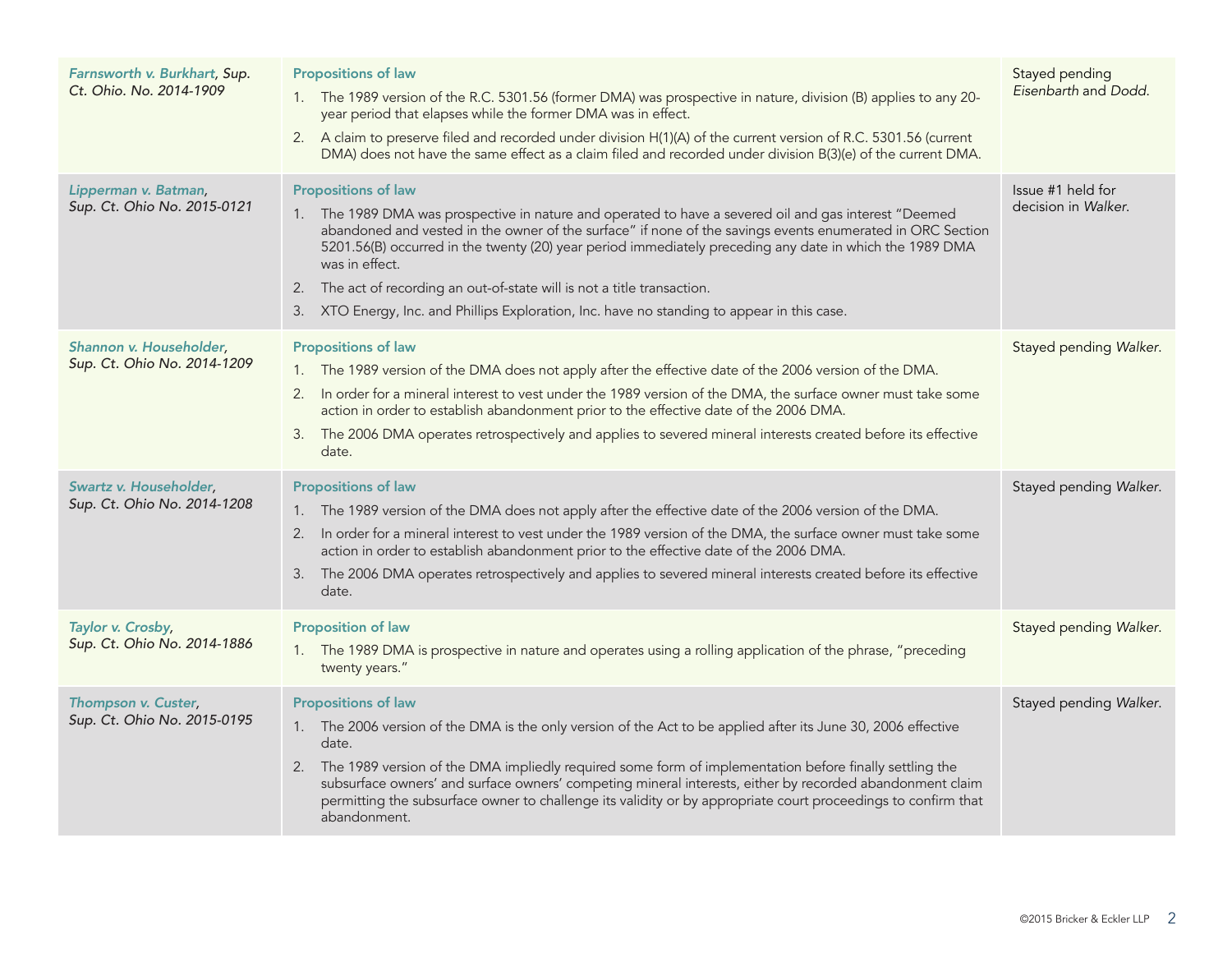| Tribett. v. Shepherd,<br>Sup. Ct. Ohio No. 2014-1966 | <b>Propositions of law</b>                                                                                                                                                                                                                                                                                                        | Stayed pending Walker.               |
|------------------------------------------------------|-----------------------------------------------------------------------------------------------------------------------------------------------------------------------------------------------------------------------------------------------------------------------------------------------------------------------------------|--------------------------------------|
|                                                      | 1. The 2006 version of the DMA is the only version of the DMA to be applied after June 30, 2006 (the effective<br>date of said statute), because the 1989 version of the DMA was not self-executing.                                                                                                                              |                                      |
|                                                      | To establish a mineral interest as "deemed abandoned" under the 1989 version of the DMA, the surface<br>2.<br>owner must have taken some action to establish abandonment prior to June 30, 2006. In all cases where a<br>surface owner failed to take such action, only the 2006 version of the DMA can be used to obtain relief. |                                      |
|                                                      | Interpreting the 1989 version of the DMA as "self-executing" violates the Ohio Constitution.<br>3.                                                                                                                                                                                                                                |                                      |
|                                                      | 4. The 2006 version of the DMA is the only version of the DMA to be applied after June 30, 2006, the effective<br>date of said statute.                                                                                                                                                                                           |                                      |
|                                                      | Interpreting the 1989 version of the DMA as "self-executing" violates the Ohio Constitution.<br>5.                                                                                                                                                                                                                                |                                      |
|                                                      | 6. A severed oil and gas mineral interest is the "subject of" any title transaction which specifically identifies the<br>recorded document creating that interest by volume and page number.                                                                                                                                      |                                      |
|                                                      | 7. Irrespective of the savings events in R.C. 5301.53(B)(3), the limitations in R.C. 5301.49 can independently bar<br>a claim under the DMA.                                                                                                                                                                                      |                                      |
|                                                      | 8. If a court applies the 1989 version of the DMA in a lawsuit filed after June 30, 2006, the 20-year look-back<br>period shall be calculated starting on the date a complaint is filed which first raises a claim under the 1989<br>version of the DMA.                                                                          |                                      |
|                                                      | 9. A claim brought under the 1989 version of the DMA must have been filed within 21 years of March 22, 1989<br>(or, at the very latest, March 22, 1992), or such claim is barred by the statute of limitations in R.C. 2305.04.                                                                                                   |                                      |
| Walker v. Shondrick-Nau,<br>Sup. Ct. Ohio No. 2014-  | <b>Propositions of law</b><br>1. The 2006 version of the DMA is the only version of the DMA to be applied after June 30, 2006, the effective                                                                                                                                                                                      | Oral argument held<br>June 23, 2015. |
| 0803                                                 | date of said statute.                                                                                                                                                                                                                                                                                                             |                                      |
|                                                      | 2. To establish a mineral interest as "deemed abandoned" under the 1989 version of the DMA, the surface<br>owner must have taken some action to establish abandonment prior to June 30, 2006. In all cases where a<br>surface owner failed to take such action, only the 2006 version of the DMA can be used to obtain relief.    |                                      |
|                                                      | To the extent the 1989 version of the DMA remains applicable, the 20-year look-back period shall be<br>3.<br>calculated starting on the date a complaint is filed which first raises a claim under the 1989 version of the<br>DMA.                                                                                                |                                      |
|                                                      | For purposes of R.C. 5301.56(B)(3), a severed oil and gas mineral interest is the "subject of" any title<br>4.<br>transaction which specifically identifies the recorded document creating that interest by volume and page<br>number, regardless of whether the severed mineral interest is actually transferred or reserved.    |                                      |
|                                                      | 5. Irrespective of the savings events in R.C. 5301.56(B)(3), the limitations in R.C. 5301.49 can separately bar a<br>claim under the DMA.                                                                                                                                                                                         |                                      |
|                                                      | 6. The 2006 version of the DMA applies retroactively to severed mineral interests created prior to its effective<br>date.                                                                                                                                                                                                         |                                      |